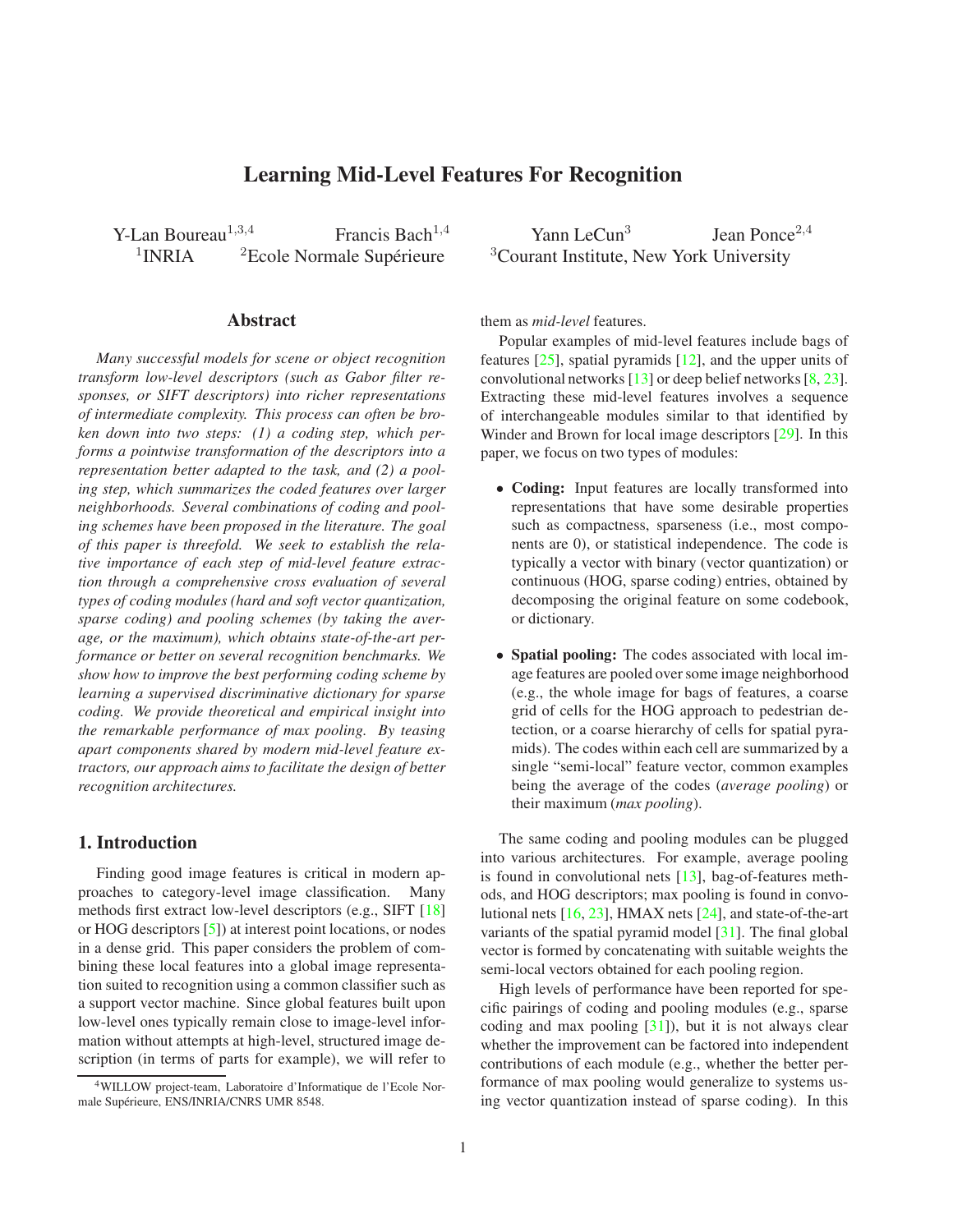<span id="page-1-2"></span>work, we address this concern by presenting a comprehensive set of product pairings across known coding (hard and soft vector quantization, sparse coding) and pooling (average and max pooling) modules. We have chosen to restrict ourselves to the spatial pyramid framework since it has already been used in several comparative studies [\[27,](#page-7-11) [31\]](#page-7-10), defining the state of the art on several benchmarks; but the insights gained within that framework should easily generalize to other models (e.g., models using interest point detectors, convolutional networks, deep belief networks). Two striking results of our evaluation are that (1) sparse coding systematically outperforms the other coding modules, irrespective of the pooling module, and (2) max pooling dramatically improves linear classification performance irrespective of the coding module, to the point that the worst-performing coding module (hard vector quantization) paired with max pooling outperforms the best coding module (sparse coding) paired with average pooling. The rest of our paper builds on these two findings. Noting that the dictionary used to perform sparse coding is trained to minimize reconstruction error, which might be suboptimal for classification, we propose a new supervised dictionary learning algorithm. As for the superiority of max pooling in linear classification, we complement the empirical finding by a theoretical analysis and new experiments. Our article thus makes three contributions:

- We systematically explore combinations of known modules appearing in the unified model presented in this paper, obtaining state-of-the-art results on two benchmarks (Sec. 3).
- We introduce a novel supervised sparse dictionary learning algorithm (Sec. 4).
- We present theoretical and experimental insights into the much better linear discrimination performance obtained with max pooling compared to average pooling, in a large variety of settings (Sec. 5).

# <span id="page-1-0"></span>**2. Notation and Related Work**

In this section, we introduce some notation used throughout this paper, and present coding and pooling modules previously used by other authors. Let an image I be represented by a set of low-level descriptors (e.g., SIFT)  $x_i$  at N locations identified with their indices  $i = 1, \dots, N$ . M regions of interests are defined on the image (e.g., the  $21 = 16 + 4 + 1$  cells of a three-level spatial pyramid), with  $\mathcal{N}_m$  denoting the set of locations/indices within region  $m$ . Let  $f$  and  $g$  denote some coding and pooling operators, respectively. The vector  $z$  representing the whole image is obtained by sequentially coding, pooling over all regions, and concatenating:

<span id="page-1-1"></span>
$$
\alpha_i = f(\boldsymbol{x}_i), \ i = 1, \cdots, N \tag{1}
$$

$$
\boldsymbol{h}_m = g\left(\left\{\boldsymbol{\alpha}_i\right\}_{i\in\mathcal{N}_m}\right),\; m = 1,\cdots,M \qquad (2)
$$

$$
\boldsymbol{z}^T = [\boldsymbol{h}_1^T \cdots \boldsymbol{h}_M^T]. \tag{3}
$$

The goal is to determine which operators  $f$  and  $g$  provide the best classification performance using  $z$  as input to either a non-linear intersection kernel SVM [\[12\]](#page-7-3), or a linear SVM.

In the usual bag-of-features framework  $[25]$ , f minimizes the distance to a codebook, usually learned by an unsupervised algorithm (e.g., K-means), and  $g$  computes the average over the pooling region:

$$
\boldsymbol{\alpha}_i \in \{0,1\}^K, \boldsymbol{\alpha}_{i,j} = 1 \text{ iff } j = \operatorname*{argmin}_{k \leq K} \|\boldsymbol{x}_i - \boldsymbol{\mathrm{d}}_k\|_2^2, \tag{4}
$$

$$
h_m = \frac{1}{|\mathcal{N}_m|} \sum_{i \in \mathcal{N}_m} \alpha_i,\tag{5}
$$

where  $\mathbf{d}_k$  denotes the k-th codeword. Note that averaging and using uniform weighting is equivalent (up to a constant multiplicator) to using histograms with weights inversely proportional to the area of the pooling regions, as in [\[12\]](#page-7-3).

Van Gemert et al. [\[27\]](#page-7-11) have obtained improvements by replacing hard quantization by soft quantization:

$$
\alpha_{i,j} = \frac{\exp(-\beta \|x_i - \mathbf{d}_j\|_2^2)}{\sum_{k=1}^K \exp(-\beta \|x_i - \mathbf{d}_k\|_2^2)},
$$
(6)

where  $\beta$  is a parameter that controls the softness of the soft assignment (hard assignment is the limit when  $\beta \to \infty$ ). This amounts to coding as in the E-step of the expectationmaximization algorithm to learn a Gaussian mixture model, using codewords of the dictionary as centers.

Sparse coding [\[22\]](#page-7-12) uses a linear combination of a small number of codewords to approximate the  $x_i$ . Yang et al. [\[31\]](#page-7-10) have obtained state-of-the-art results by using sparse coding and max pooling:

$$
\boldsymbol{\alpha}_i = \operatorname*{argmin}_{\mathbf{\alpha}} L(\mathbf{\alpha}, \mathbf{D}) \triangleq ||\mathbf{x}_i - \mathbf{D}\mathbf{\alpha}||_2^2 + \lambda ||\mathbf{\alpha}||_1, \quad (7)
$$

$$
h_{m,j} = \max_{i \in \mathcal{N}_m} \alpha_{i,j}, \text{ for } j = 1, \cdots, K,
$$
 (8)

where  $\|\alpha\|_1$  denotes the  $\ell_1$  norm of  $\alpha$ ,  $\lambda$  is a parameter that controls the sparsity, and  **is a dictionary trained by** minimizing the average of  $L(\alpha_i, \mathbf{D})$  over all samples, alternatively over **D** and the  $\alpha_i$ . It is well known that the  $\ell_1$ penalty induces sparsity and makes the problem tractable  $(e.g., [15, 19]).$  $(e.g., [15, 19]).$  $(e.g., [15, 19]).$  $(e.g., [15, 19]).$  $(e.g., [15, 19]).$ 

# **3. Systematic Evaluation of Unsupervised Mid-Level Features**

This section offers comprehensive comparisons of unsupervised coding schemes. In all experiments, we use the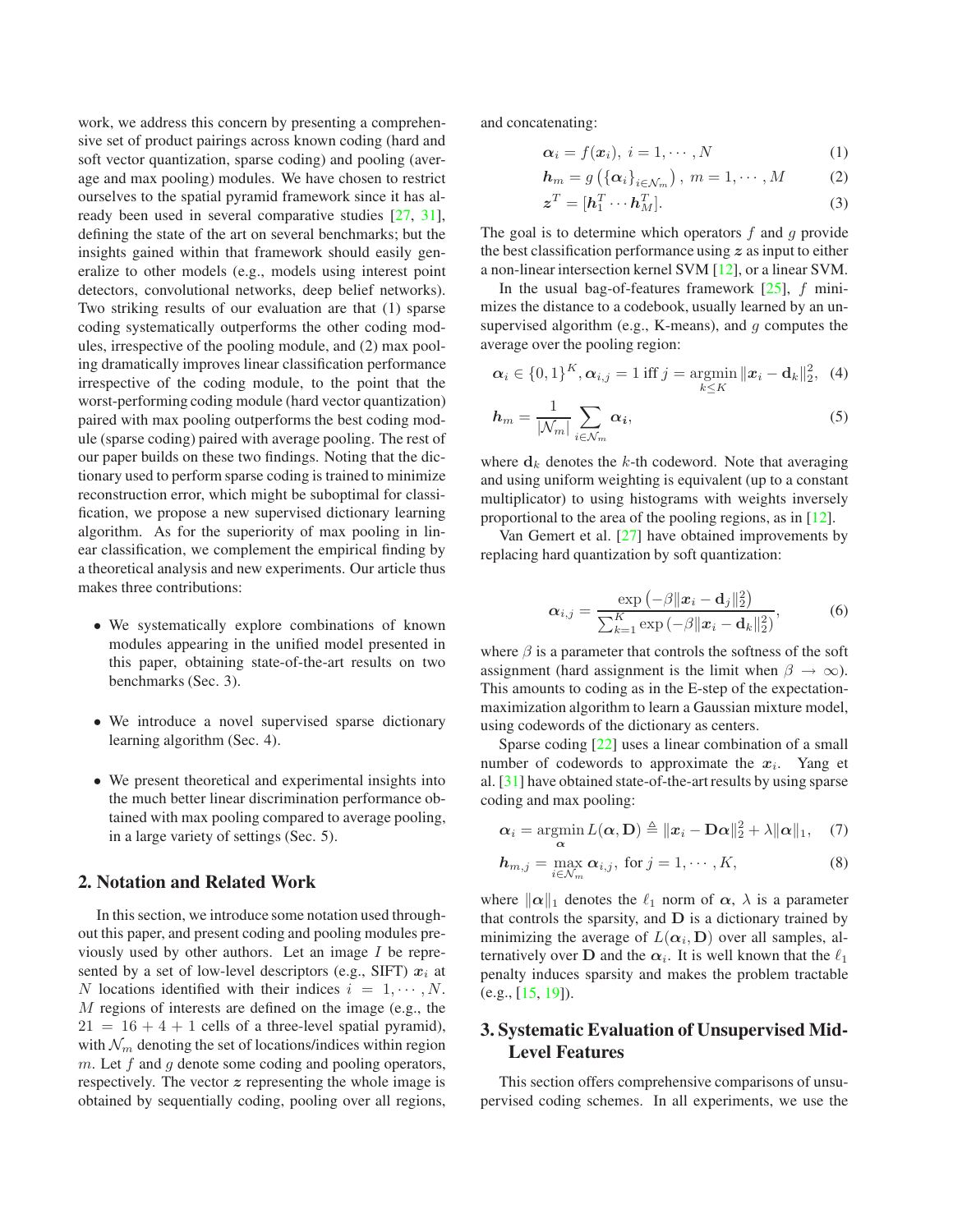<span id="page-2-2"></span>

| Method                                 | Caltech-101, 30 training examples                         |                           | 15 Scenes, 100 training examples |                           |
|----------------------------------------|-----------------------------------------------------------|---------------------------|----------------------------------|---------------------------|
|                                        | Average Pool                                              | Max Pool                  | Average Pool                     | Max Pool                  |
|                                        | Results with basic features, SIFT extracted each 8 pixels |                           |                                  |                           |
| Hard quantization, linear kernel       | $51.4 \pm 0.9$ [256]                                      | $64.3 \pm 0.9$ [256]      | $73.9 \pm 0.9$ [1024]            | $80.1 \pm 0.6$ [1024]     |
| Hard quantization, intersection kernel | $64.2 \pm 1.0$ [256] (1)                                  | $64.3 \pm 0.9$ [256]      | $80.8 \pm 0.4$ [256] (1)         | $80.1 \pm 0.6$ [1024]     |
| Soft quantization, linear kernel       | $57.9 \pm 1.5$ [1024]                                     | $69.0 \pm 0.8$ [256]      | $75.6 \pm 0.5$ [1024]            | $81.4 \pm 0.6$ [1024]     |
| Soft quantization, intersection kernel | $66.1 \pm 1.2$ [512] (2)                                  | $70.6 \pm 1.0$ [1024]     | $81.2 \pm 0.4$ [1024] (2)        | $83.0 \pm 0.7$ [1024]     |
| Sparse codes, linear kernel            | $61.3 \pm 1.3$ [1024]                                     | $71.5 \pm 1.1$ [1024] (3) | $76.9 \pm 0.6$ [1024]            | $83.1 \pm 0.6$ [1024] (3) |
| Sparse codes, intersection kernel      | $70.3 \pm 1.3$ [1024]                                     | $71.8 \pm 1.0$ [1024] (4) | $83.2 \pm 0.4$ [1024]            | $84.1 \pm 0.5$ [1024] (4) |
|                                        | Results with macrofeatures and denser SIFT sampling       |                           |                                  |                           |
| Hard quantization, linear kernel       | $55.6 \pm 1.6$ [256]                                      | $70.9 \pm 1.0$ [1024]     | $74.0 \pm 0.5$ [1024]            | $80.1 \pm 0.5$ [1024]     |
| Hard quantization, intersection kernel | $68.8 \pm 1.4$ [512]                                      | $70.9 \pm 1.0$ [1024]     | $81.0 \pm 0.5$ [1024]            | $80.1 \pm 0.5$ [1024]     |
| Soft quantization, linear kernel       | $\overline{61.6} \pm 1.6$ [1024]                          | $71.5 \pm 1.0$ [1024]     | $76.4 \pm 0.7$ [1024]            | $81.5 \pm 0.4$ [1024]     |
| Soft quantization, intersection kernel | $70.1 \pm 1.3$ [1024]                                     | $73.2 \pm 1.0$ [1024]     | $81.8 \pm 0.4$ [1024]            | $83.0 \pm 0.4$ [1024]     |
| Sparse codes, linear kernel            | $65.7 \pm 1.4$ [1024]                                     | 75.1 $\pm$ 0.9 [1024]     | $78.2 \pm 0.7$ [1024]            | $83.6 \pm 0.4$ [1024]     |
| Sparse codes, intersection kernel      | $73.7 \pm 1.3$ [1024]                                     | $75.7 \pm 1.1$ [1024]     | $83.5 \pm 0.4$ [1024]            | $84.3 \pm 0.5$ [1024]     |

<span id="page-2-0"></span>Table 1. Average recognition rate on Caltech-101 and 15-Scenes benchmarks, for various combinations of coding, pooling, and classifier types. The codebook size shown inside brackets is the one that gives the best results among 256, 512 and 1024. Linear and histogram intersection kernels are identical when using hard quantization with max pooling (since taking the minimum or the product is the same for binary vectors), but results have been included for both to preserve the symmetry of the table. Top: Results with the baseline SIFT sampling density of 8 pixels and standard features. Bottom: Results with the set of parameters for SIFT sampling density and macrofeatures giving the best performance for sparse coding.

|                        | Method                                             | Caltech 15 tr. | Caltech 30 tr. | Scenes         |
|------------------------|----------------------------------------------------|----------------|----------------|----------------|
| Boiman et al. [3]      | Nearest neighbor + spatial correspondence          | $65.0 \pm 1.1$ | 70.4           |                |
| Jain et al. $[9]$      | Fast image search for learned metrics              | 61.0           | 69.6           |                |
| Lazebnik et al. [12]   | $(1)$ SP + hard quantization + kernel SVM          | 56.4           | $64.4 + 0.8$   | $81.4 \pm 0.5$ |
| van Gemert et al. [27] | $(2)$ SP + soft quantization + kernel SVM          |                | $64.1 + 1.2$   | $76.7 \pm 0.4$ |
| Yang et al. $[31]$     | $(3)$ SP + sparse codes + max pooling + linear SVM | $67.0 \pm 0.5$ | $73.2 + 0.5$   | $80.3 \pm 0.9$ |
| Yang et al. $[31]$     | $(4)$ SP + sparse codes + max pooling + kernel SVM | $60.4 + 1.0$   |                | $77.7 + 0.7$   |
| Zhang et al. $[32]$    | $kNN-SVM$                                          | $59.1 \pm 0.6$ | $66.2 \pm 0.5$ |                |
| Zhou et al. $[33]$     | $SP + Gaussian mixture$                            |                |                | $84.1\pm0.5$   |

<span id="page-2-1"></span>Table 2. Results obtained by several recognition schemes using a single type of descriptors. Bold numbers in parentheses preceding the method description indicate methods reimplemented in this paper. SP: spatial pyramid.

Caltech-101 [\[6\]](#page-7-19) and Scenes datasets [\[12\]](#page-7-3) as benchmarks. These datasets respectively comprise 101 object categories (plus a "background" category) and fifteen scene categories. Following the usual procedure [\[12,](#page-7-3) [31\]](#page-7-10), we use 30 training images and the rest for testing (with a maximum of 50 test images) on the Caltech-101 dataset, and 100 training images and the rest for testing on the Scenes dataset. Experiments are conducted over 10 random splits of the data, and we report the mean accuracy and its standard deviation. Hyperparameters of the model are selected by crossvalidation within the training set. The general architecture follows [\[12\]](#page-7-3). Low-level descriptors  $x_i$  are 128-dimensional SIFT descriptors [\[18\]](#page-7-0) of  $16 \times 16$  patches. The descriptors are extracted on a dense grid rather than at interest points, as this procedure has been shown to yield superior scene classification  $[17]$ . Pooling regions m comprise the cells of  $4 \times 4$ ,  $2 \times 2$  and  $1 \times 1$  grids (forming a three-level pyramid). We use the SPAMS toolbox [\[1\]](#page-7-21) to compute sparse codes.

#### **3.1. Interaction Between Modules**

Here, we perform a systematic cross evaluation of all the coding, pooling and classifier types presented in Sec. [2,](#page-1-0) with SIFT descriptors extracted densely every 8 pixels. Results are presented on Table [1.](#page-2-0) The ranking of performance when changing a particular module (e.g., coding) is quite consistent:

- Sparse coding improves over soft quantization, which improves over hard quantization;
- Max pooling almost always improves over average pooling, dramatically so when using a linear SVM;
- The intersection kernel SVM performs similarly or better than the linear SVM.

In particular, the global feature obtained when using hard vector quantization with max pooling achieves high accu-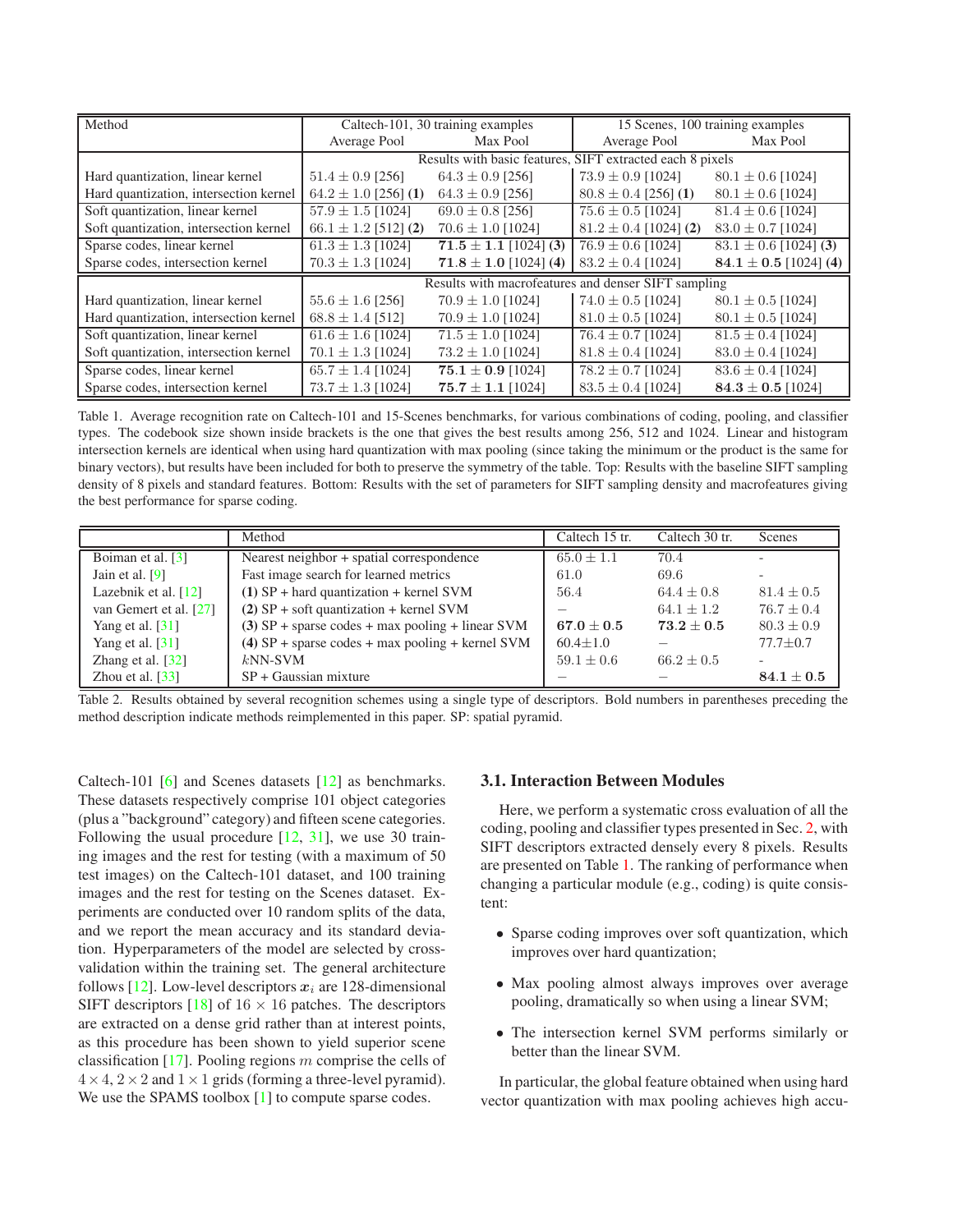<span id="page-3-1"></span>racy with a linear classifier, while being *binary*, and merely recording the presence or absence of each codeword in the pools. While much research has been devoted to devising the best possible coding module, our results show that with linear classification, switching from average to max pooling increases accuracy more than switching from hard quantization to sparse coding. These results could serve as guidelines for the design of future architectures.

For comparison, previously published results obtained using one type of descriptors on the same dataset are shown on Table [2.](#page-2-1) Note that better performance has been reported with multiple descriptor types (e.g., methods using multiple kernel learning have achieved  $77.7\% \pm 0.3$  [\[7\]](#page-7-22) and  $78.0\% \pm 0.3$  [\[2,](#page-7-23) [28\]](#page-7-24) on Caltech-101 with 30 training examples), or subcategory learning (83% on Caltech-101  $[26]$ ). The coding and pooling module combinations used in [\[27,](#page-7-11) [31\]](#page-7-10) are included in our comparative evaluation (bold numbers in parentheses on Tables [1](#page-2-0) and [2\)](#page-2-1). Overall, our results confirm the experimental findings in these works, except that we do not find superior performance for the linear SVM, compared to the intersection kernel SVM, with sparse codes and max pooling, contrary to Yang et al. [\[31\]](#page-7-10). Results of our reimplementation are similar to those in [\[12\]](#page-7-3). The better performance than that reported by Van Gemert et al. [\[27\]](#page-7-11) or Yang et al. [\[31\]](#page-7-10) on the Scenes is not surprising since their baseline accuracy for the method in [\[12\]](#page-7-3) is also lower, which they attributed to implementation differences. Discrepancies with results from Yang et al. [\[31\]](#page-7-10) may arise from their using a differentiable quadratic hinge loss instead of the standard hinge loss in the SVM, and a different type of normalization for SIFT descriptors.

#### **3.2. Macrofeatures and denser SIFT sampling**

In convolutional neural networks (e.g., [\[16,](#page-7-8) [23\]](#page-7-6)), spatial neighborhoods of low-level features are encoded jointly. On the other hand, codewords in bag-of-features methods usually encode low-level features at a single location (see Fig. [1\)](#page-3-0). We propose to adapt the joint encoding scheme to the spatial pyramid framework.

Jointly encoding  $L$  descriptors in a local spatial neighborhood  $\mathcal{L}_i$  amounts to replacing Eq. [\(1\)](#page-1-1) by:

$$
\boldsymbol{\alpha}_i = f([\boldsymbol{x}_{i_1}^T \cdots \boldsymbol{x}_{i_L}^T]^T), \ \ i_1, \cdots, i_L \in \mathcal{L}_i. \tag{9}
$$

In the following, we call *macrofeatures* vectors that jointly encode a small neighborhood of SIFT descriptors. The encoded neighborhoods are squares determined by two parameters: the side of the square (e.g.,  $2 \times 2$  square on Fig. [1\)](#page-3-0), and a subsampling parameter determining how many SIFT descriptors to skip along each dimension when selecting neighboring features. For example, a  $3 \times 3$  macrofeature with a subsampling parameter of 2 jointly encodes 9 descriptors out of a  $6 \times 6$  grid, skipping every other column and row.



<span id="page-3-0"></span>Figure 1. Standard features encode the SIFT features at a single spatial point. Macrofeatures jointly encode small spatial neighborhoods of SIFT features (i.e., the input of the coding module is formed by concatenating nearby SIFT descriptors).

We have experimented with different macrofeature parameters, and denser sampling of the underlying SIFT descriptor map (e.g., extracting SIFT every 4 pixels instead of 8 pixels as in the baseline of  $[12]$ ). We have tested sampling densities of 2 to 10, and macrofeatures of side length 2 to 4 and subsampling parameter 1 to 4. When using sparse coding and max pooling, the best parameters (selected by crossvalidation within the training set) for SIFT sampling density, macrofeature side length and subsampling parameter are respectively of 4, 2, 4 for the Caltech-101 dataset, and 8, 2, 1 for the Scenes dataset. Our results (Table [1,](#page-2-0) bottom) show that large improvements can be gained on the Caltech-101 benchmark, by merely sampling SIFT descriptors more finely, and jointly representing nearby descriptors, yielding a classification accuracy of 75.7%, which to the best of our knowledge is significantly better than all published classification schemes using a single type of low-level descriptor. However, we have not found finer sampling and joint encoding to help recognition significantly on the Scenes dataset.

### **4. Discriminative dictionaries**

The feature extraction schemes presented so far are all unsupervised. When using sparse coding, an adaptive dictionary is learned by minimizing a regularized reconstruction error. While this ensures that the parameters of the dictionary are adapted to the statistics of the data, the dictionary is not optimized for the classification task. In this section, we introduce a novel supervised method to learn the dictionary.

Several authors have proposed methods to obtain discriminative codebooks. Lazebnik and Raginsky [\[11\]](#page-7-26) incor-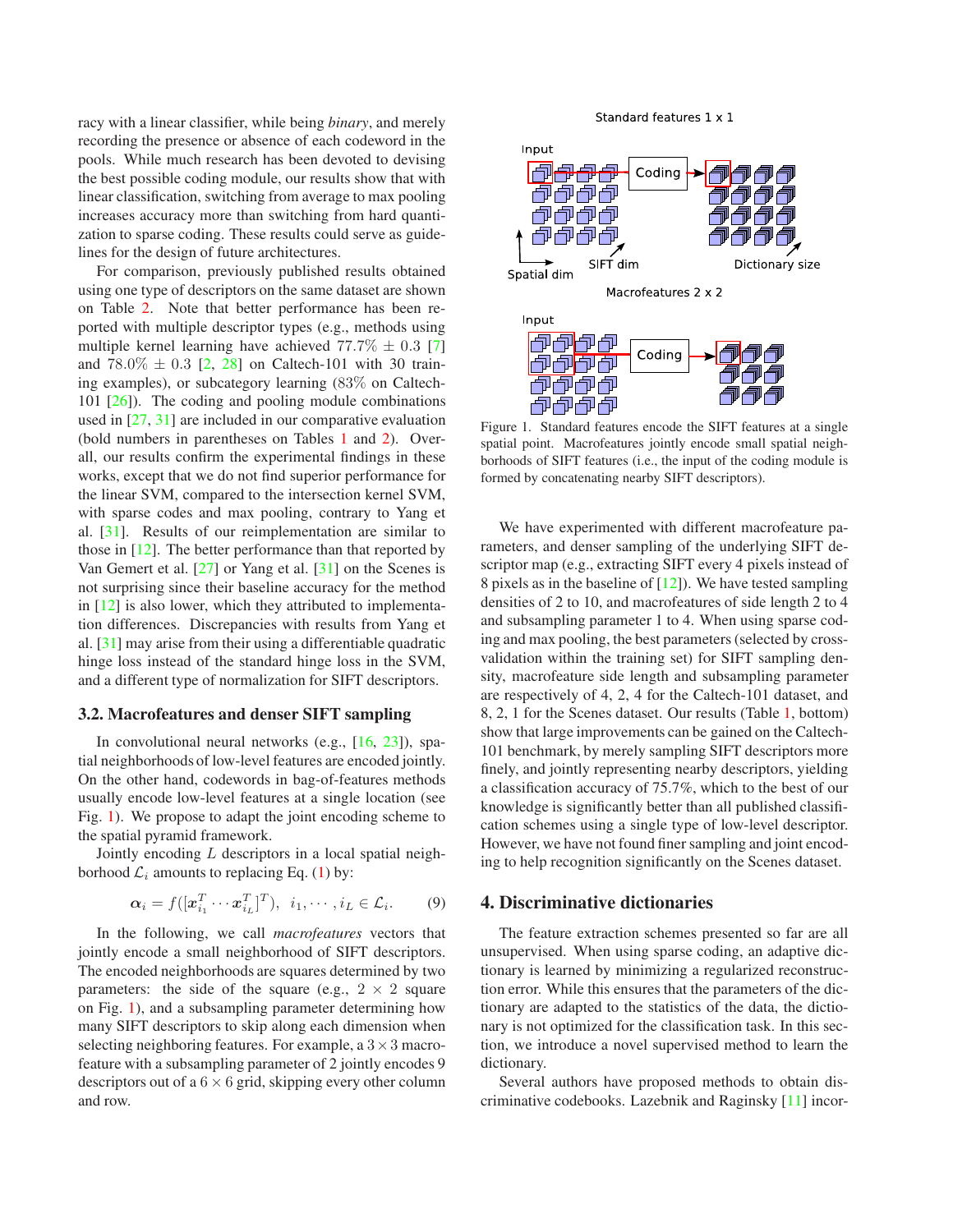<span id="page-4-2"></span>porate discriminative information by minimizing the loss of mutual information between features and labels during the quantization step. Winn et al. [\[30\]](#page-7-27) prune a large codebook iteratively by fusing codewords that do not contribute to discrimination. However these methods are optimized for vector quantization. Mairal et al. [\[20\]](#page-7-28) have proposed an algorithm to train discriminative dictionaries for sparse coding, but it requires each encoded vector to be labelled. Instead, the approach we propose is adapted to global image statistics.

With the same notation as before, let us consider the extraction of a global image representation by sparse coding and average pooling over the whole image I:

$$
\hat{\boldsymbol{x}}_i^T = [\boldsymbol{x}_{i_1}^T \cdots \boldsymbol{x}_{i_L}^T], \ \ i_1, \cdots, i_L \in \mathcal{L}_i,\tag{10}
$$

$$
\alpha_i = \operatorname*{argmin}_{\alpha} L(\alpha, \mathbf{D}) \triangleq ||\hat{\boldsymbol{x}}_i - \mathbf{D}\alpha||_2^2 + \lambda \|\alpha\|_1, \quad (11)
$$

$$
h = \frac{1}{|I|} \sum_{i \in I} \alpha_i,\tag{12}
$$

$$
z = h.\tag{13}
$$

Consider a binary classification problem. Let  $z^{(n)}$  denote the global image representation for the  $n$ -th training image, and  $y_n \in \{-1, 1\}$  the image label. A linear classifier is trained by minimizing with respect to parameter  $\theta$  the regularized logistic cost:

$$
C_s = \frac{1}{N} \sum_{n=1}^{N} \log \left( 1 + e^{-y_n \theta^T \mathbf{z}^{(n)}} \right) + \lambda_r \|\theta\|_2^2, \qquad (14)
$$

where  $\lambda_r$  denotes a regularization parameter. We use logistic regression because its level of performance is typically similar to that of linear SVMs but unlike SVMs, its loss function is differentiable. We want to minimize the supervised cost  $C_s$  with respect to  $D$  to obtain a more discriminative dictionary. Using the chain rule, we obtain:

$$
\frac{\partial C_s}{\partial \mathbf{D}_{jk}} = -\frac{1}{N} \sum_{n=1}^{N} y_n \left( 1 - \sigma(y_n \theta, \mathbf{z}^{(n)}) \right) \theta^T \frac{\partial \mathbf{z}^{(n)}}{\partial \mathbf{D}_{jk}} \tag{15}
$$

$$
\frac{\partial \mathbf{z}^{(n)}}{\partial \mathbf{D}_{jk}} = \frac{1}{|I^{(n)}|} \sum_{i \in I^{(n)}} \frac{\partial \alpha_i^{(n)}}{\partial \mathbf{D}_{jk}},\tag{16}
$$

where  $\sigma$  denotes the sigmoid function  $\sigma(x) = 1/(1 + \exp(-x))$ . We need to compute the gradient  $\nabla_{\mathbf{D}}(\alpha_i)$ . Since the  $\alpha_i$  minimize Eq. [\(11\)](#page-4-0), they verify:

$$
\alpha = (\mathbf{D}_{\alpha}{}^{T} \mathbf{D}_{\alpha})^{-1} (\mathbf{D}_{\alpha}{}^{T} \hat{\mathbf{x}} - \lambda \text{sign}(\alpha)), \qquad (17)
$$

where we have dropped subscript  $i$  to limit notation clutter, and  $D_{\alpha}$  denotes the columns corresponding to the active set of  $\alpha$  (i.e., the few columns of **D** used in the decomposition of the input). Note that this formula cannot be used to compute  $\alpha$ , as parts of the right-hand side of the equation depend on  $\alpha$  itself, but it can be used to compute a gradient once  $\alpha$  is known. When perturbations of the dictionary are small, the active set of  $\alpha$  often stays the same (since the correlation between the atoms of the dictionary and the input vector varies continuously with the dictionary). Assuming that it is constant, we can compute the gradient of the active coefficients with respect to the active columns of D (setting it to 0 elsewhere):

$$
\frac{\partial \tilde{\alpha}_k}{\partial (\mathbf{D}_{\alpha})_{ij}} = \mathbf{b}_i \mathbf{A}_{kj} - \tilde{\alpha}_j \mathbf{C}_{ki},
$$
(18)

$$
\mathbf{A} \triangleq (\mathbf{D}_{\alpha}{}^{T} \mathbf{D}_{\alpha})^{-1},\tag{19}
$$

$$
\mathbf{b} \triangleq \hat{\mathbf{x}} - \mathbf{D}\boldsymbol{\alpha},\tag{20}
$$

$$
\mathbf{C} \triangleq \mathbf{A} \mathbf{D}_{\alpha}{}^{T},\tag{21}
$$

<span id="page-4-0"></span>where  $\tilde{\alpha}_k$  denotes the k-th non-zero component of  $\alpha$ .

We train the discriminative dictionary by stochastic gradient descent [\[4,](#page-7-29) [14\]](#page-7-30). Recomputing the sparse decompositions  $\alpha_i$  at each location of a training image at each iteration is costly. To speed-up the computation while remaining closer to global image statistics than with individual patches, we approximate  $z^{(n)}$  by pooling over a random sample of ten locations of the image. Furthermore, we update only a random subset of coordinates at each iteration, since computation of the gradient is costly. We then test the dictionary with max pooling and a three-layer spatial pyramid, using either a linear or intersection kernel SVM.

| Unsup | Discr                                                                 | Unsup | Discr |
|-------|-----------------------------------------------------------------------|-------|-------|
|       | Linear $83.6 \pm 0.4$ 84.9 $\pm$ 0.3 84.2 $\pm$ 0.3 85.6 $\pm$ 0.2    |       |       |
|       | Intersect $84.3 \pm 0.5$ 84.7 $\pm$ 0.4 84.6 $\pm$ 0.4 85.1 $\pm$ 0.5 |       |       |

<span id="page-4-1"></span>Table 3. Results of learning discriminative dictionaries on the Scenes dataset, for dictionaries of size 1024 (left) and 2048 (right), with  $2\times2$  macrofeatures and grid resolution of 8 pixels,

We compare performance of dictionaries of sizes 1024 and 2048 on the Scenes dataset, encoding  $2\times 2$  neighborhoods of SIFT. Results (Table [3\)](#page-4-1) show that discriminative dictionaries perform significantly better than unsupervised dictionaries. A discriminative dictionary of 2048 codewords achieves 85.6% correct recognition performance, which to the best of our knowledge is the highest published classification accuracy on that dataset for a single feature type. Discriminative training of dictionaries with our method on the Caltech-101 dataset has yielded only very little improvement, probably due to the scarcity of training data.

### **5. Comparing Average and Max Pooling**

One of the most striking results of our comparative evaluation is that the superiority of max pooling over av-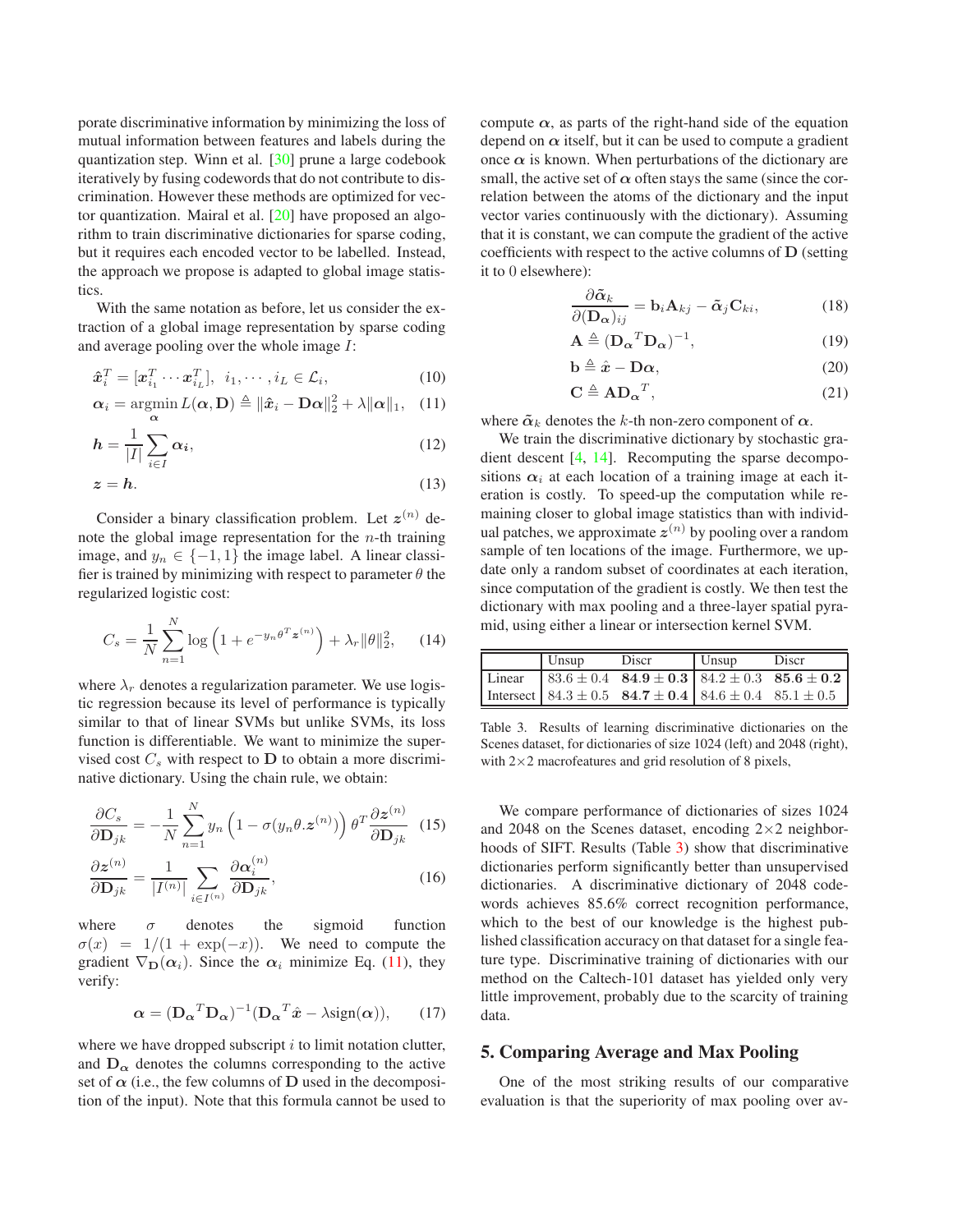<span id="page-5-1"></span>erage pooling generalizes to many combinations of coding schemes and classifiers. Several authors have already stressed the efficiency of max pooling [\[10,](#page-7-31) [31\]](#page-7-10), but they have not given theoretical explanations to their findings. In this section, we study max pooling in more details theoretically and experimentally.

### **5.1. A Theoretical Comparison of Pooling Strategies**

With the same notation as before, consider a binary linear classification task over cluttered images. Pooling is performed over the whole image, so that the pooled feature  $h$  is the global image representation. Linear classification requires distributions of h over examples from positive and negative classes (henceforth denoted by + and −) to be well separated.

We model the distribution of image patches of a given class as a mixture of two distributions [\[21\]](#page-7-32): patches are taken from the actual class distribution (foreground) with probability  $(1 - w)$ , and from a clutter distribution (background) with probability  $w$ , with clutter patches being present in both classes  $(+ or -)$ . Crucially, we model the amount of clutter  $w$  as varying between images (while being fixed for a given image).

There are then two sources of variance for the distribution  $p(h)$ : the intrinsic variance caused by sampling from a finite pool for each image (which causes the actual value of h over foreground patches to deviate from its expectation), and the variance of  $w$  (which causes the expectation of  $h$ itself to fluctuate from image to image depending on their clutter level). If the pool cardinality  $N$  is large, average pooling is robust to intrinsic foreground variability, since the variance of the average decreases in  $\frac{1}{N}$ . This is usually not the case with max pooling, where the variance can increase with pool cardinality depending on the foreground distribution.

However, if the amount of clutter  $w$  has a high variance, it causes the distribution of the average over the image to spread, as the expectation of  $h$  for each image depends on w. Even if the foreground distributions are well separated, variance in the amount of clutter creates overlap between the mixture distributions if the mean of the background distribution is much lower than that of the foreground distributions. Conversely, max pooling can be robust to clutter if the mean of the background distribution is sufficiently low. This is illustrated on Fig. [2,](#page-5-0) where we have plotted the empirical distributions of the average of 10 pooled features sharing the same parameters. Simulations are run using 1000 images of each class, composed of  $N = 500$  patches. For each image, the clutter level  $w$  is drawn from a truncated normal distribution with either low (top) or high (bottom) variance. Local feature values at each patch are drawn from a mixture of exponential distributions, with a lower mean for background patches than foreground patches of either



<span id="page-5-0"></span>Figure 2. Empirical probability densities of  $x = \frac{1}{k}$  $\frac{1}{K}\sum_{j=1}^K h_j$ simulated for two classes classes of images forming pools of cardinality  $N = 500$ . The local features are drawn from one of three exponential distributions. When the clutter is homogeneous across images (top), the distributions are well separated for average pooling and max pooling. When the clutter level has higher variance (bottom), the max pooling distributions (dashed lines) are still well separated while the average pooling distributions (solid lines) start overlapping.

class. When the clutter has high variance (Fig. [2,](#page-5-0) bottom), distributions remain well separated with max pooling, but have significant overlap with average pooling.

We now refine our analysis in two cases: sparse codes and vector quantized codes.

#### **5.1.1 Sparse Codes.**

In the case of a positive decomposition over a dictionary, we model the distribution of the value of feature  $j$  for each patch by an exponential distribution with mean  $\mu_i$ , variance  $\mu_j^2$ , and density  $f(x) = \frac{1}{\mu_j} \exp^{-\frac{x}{\mu_j}}$ . The choice of an exponential distribution (or a Laplace distribution when decompositions are not constrained to be positive) to model sparse codes seems appropriate because it is highly kurtotic and sparse codes have heavy tails.

The corresponding cumulative distribution function is  $F(x) = 1 - e^{-\frac{x}{\mu_j}}$ . The cumulative distribution function of the max-pooled feature is  $F^N(x) = (1 - e^{-\frac{x}{\mu_j}})^N$  for a pool of size N. Clutter patches are sampled from a distribution of mean  $\mu_b$ . Let  $N_f$  and  $N_b$  denote respectively the number of foreground and background patches,  $N = N_f + N_b$ . Assuming  $N_f$  and  $N_b$  are large, Taylor expansions of the cumulative distribution functions of the maxima yield that 95% of the probability mass of the maximum over the background patches will be below 95% of the probability mass of the maximum over the foreground patches provided that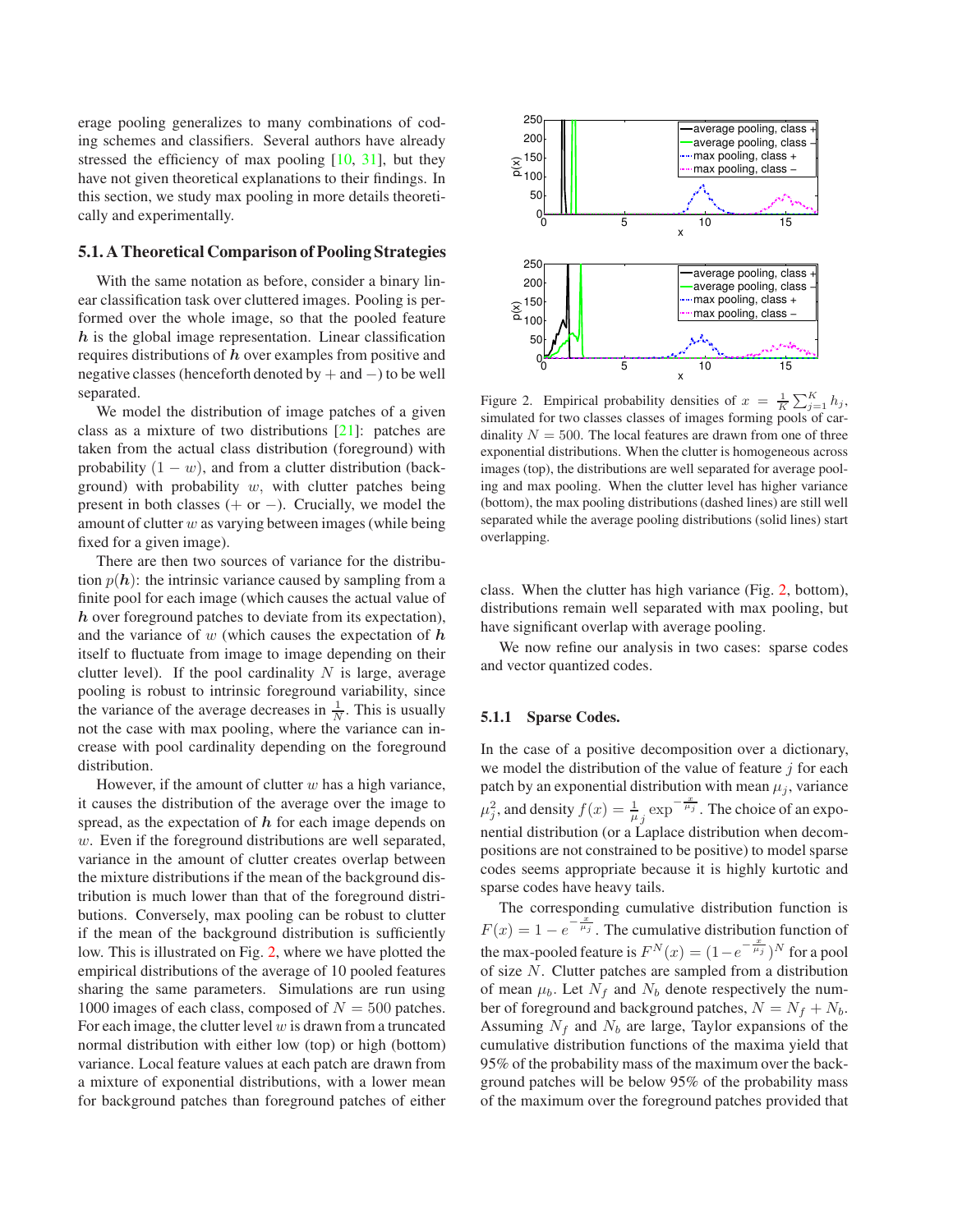$N_b \ < \ |\log(0.95)| \left( \frac{N_f}{|\log(0.95)|} \right)$  $|\log(0.05)|$  $\int_{\frac{\mu_j}{\mu_b}}^{\frac{\mu_j}{\mu_b}}$ . In a binary discrimination task between two comparatively similar classes, if an image is cluttered by many background patches, with  $\mu_b \ll \mu_j^+$  and  $\mu_b \ll \mu_j^-$ , max-pooling can be relatively immune to background patches, while average-pooling can create overlap between the distributions (see Fig. [2\)](#page-5-0). For example, if  $\mu_b < 2\mu_j$  and  $N_f = 500$ , having fewer than  $N_b < 1400$  background patches virtually guarantees that the clutter will have no influence on the value of the maximum. Conversely, if  $N_b < \frac{N_f}{59} \le \frac{|\log(0.95)|}{|\log(0.05)|} N_f$ , clutter will have little influence for  $\mu_b$  up to  $\mu_j$ . Thus, max-pooling creates immunity to two different types of clutter: ubiquitous with low feature activation, and infrequent with higher activation.

However, a downside is that the ratio of the mean to the standard deviation of the maximum distribution does *not* decrease as  $\frac{1}{\sqrt{2}}$  $\frac{1}{N}$ , as in the case of the distribution of the average. In fact, the mean and variance of the maximum distribution over  $N$  samples can be shown to be:

$$
\nu = (\mathcal{H}(N)) \cdot \mu_j,
$$
  

$$
\sigma^2 = \left(\sum_{l=1}^N \frac{1}{l} (2\mathcal{H}(l) - \mathcal{H}(N))\right) \cdot \mu_j^2,
$$

where  $\mathcal{H}(k) = \sum_{i=1}^{k} \frac{1}{i}$  denotes the harmonic series, which grows like  $log(k)$ . It can be shown that:

$$
\sum_{l=1}^{N} \frac{1}{l} (2\mathcal{H}(l) - \mathcal{H}(N)) = \log(N) + O(1),
$$

so that the ratio  $\frac{\nu}{\sigma}$  decreases like  $\frac{1}{\sqrt{\log n}}$  $\frac{1}{\log(N)}$ . Thus, if the pool cardinality is too small, the distributions of foreground patches from both classes will be better separated with average pooling than max pooling.

#### **5.1.2 Vector Quantization.**

We model binary patch codes for feature  $j$  by i.i.d. Bernoulli random variables of mean  $\mu_i$ . The distribution of the average-pooled feature also has mean  $\mu_j$ , and its variance decreases like  $\frac{1}{N}$ . The maximum is a Bernoulli variable of mean  $1 - (1 - \mu_j)^N$  and variance  $(1 - (1 - \mu_j)^N)(1 - \mu_j)^N$ . Thus, it is 1 with probability 0.95 if  $N \ge \frac{\log(0.05)}{\log(1-\mu_j)} \approx \frac{|\log(0.05)|}{\mu_j}$ , and 0 with probability 0.95 if  $N \leq \frac{\log(0.95)}{\log(1-\mu_j)} \approx \frac{|\log(0.95)|}{\mu_j}$ , for  $\mu_j \ll 1$ . The separability of classes depends on sample cardinality  $N$ . There exists a sample cardinality  $N$  for which the maximum over  $class + is 0$  with probability 0.95, while the maximum over class − is 1 with probability 0.95, if:

$$
\frac{\mu_j^-}{\mu_j^+} > \frac{\log(0.05)}{\log(0.95)}, \text{ e.g. if } \frac{\mu_j^-}{\mu_j^+} > 59.
$$

As  $\sum_j \mu_j = 1$  in the context of vector quantization,  $\mu_j$  becomes very small on average if the codebook is very large. For  $\mu_j \ll 1$ , the characteristic scale of the transition from 0 to 1 is  $\frac{1}{\mu_j}$ , hence the pooling cardinality range corresponding to easily separable distributions can be quite large if the mean over foreground patches from one class is much higher than both the mean over foreground patches from the other class and the mean over background patches.

#### **5.2. Experimental Validation**

Our analysis suggests that there may be a purely statistical component to the improvement seen with max pooling when using pyramids instead of plain bags of features. Taking the maximum over several pools of smaller cardinality may lead to a richer estimate, since max pooling differs from average pooling in two important ways:

- the maximum over a pool of smaller cardinality is not merely an estimator of the maximum over a larger pool;
- the variance of the maximum is not inversely proportional to pool cardinality, so that summing over several estimates (one for each smaller pool) can provide a smoother output than if pooling had merely been performed over the merged smaller pools.

We have tested this hypothesis by comparing three types of pooling procedures: standard whole-image and two-level pyramid pooling, and random two-level pyramid pooling, where local features are randomly permuted before being pooled, effectively removing all spatial information.

For this experiment, SIFT features are extracted densely every 8 pixels, and encoded by hard quantization over a codebook of size 256 for Caltech-101, 1024 for the Scenes. The pooled features are concatenated and classified with a linear SVM, trained on 30 and 100 examples for Caltech-101 and the Scenes, respectively.

|                                                                         | Caltech 101  |                | 15 Scenes    |              |
|-------------------------------------------------------------------------|--------------|----------------|--------------|--------------|
| Pyramid                                                                 | $1 \times 1$ | $2 \times 2$   | $1 \times 1$ | $2 \times 2$ |
| Avg, random $31.7 \pm 1.0$ $29.5 \pm 0.5$ $71.0 \pm 0.8$ $69.4 \pm 0.8$ |              |                |              |              |
| Avg, spatial                                                            |              | $43.2 \pm 1.4$ |              | $73.2 + 0.7$ |
| Max, random $26.2 \pm 0.7$ 33.1 $\pm$ 0.9 69.5 $\pm$ 0.6 72.8 $\pm$ 0.3 |              |                |              |              |
| Max, spatial                                                            |              | $50.7 \pm 0.8$ |              | $77.2 + 0.6$ |

<span id="page-6-0"></span>Table 4. Classification accuracy for different sets of pools and pooling operators.

Results (Table [4\)](#page-6-0) show that with max pooling, a substantial part of the increase in accuracy seen when using a twolevel pyramid instead of a plain bag of features is indeed still present when locations are randomly shuffled. On the contrary, the performance of average pooling tends to deteriorate with the pyramid, since the added smaller, random pools only contribute noisier, redundant information.